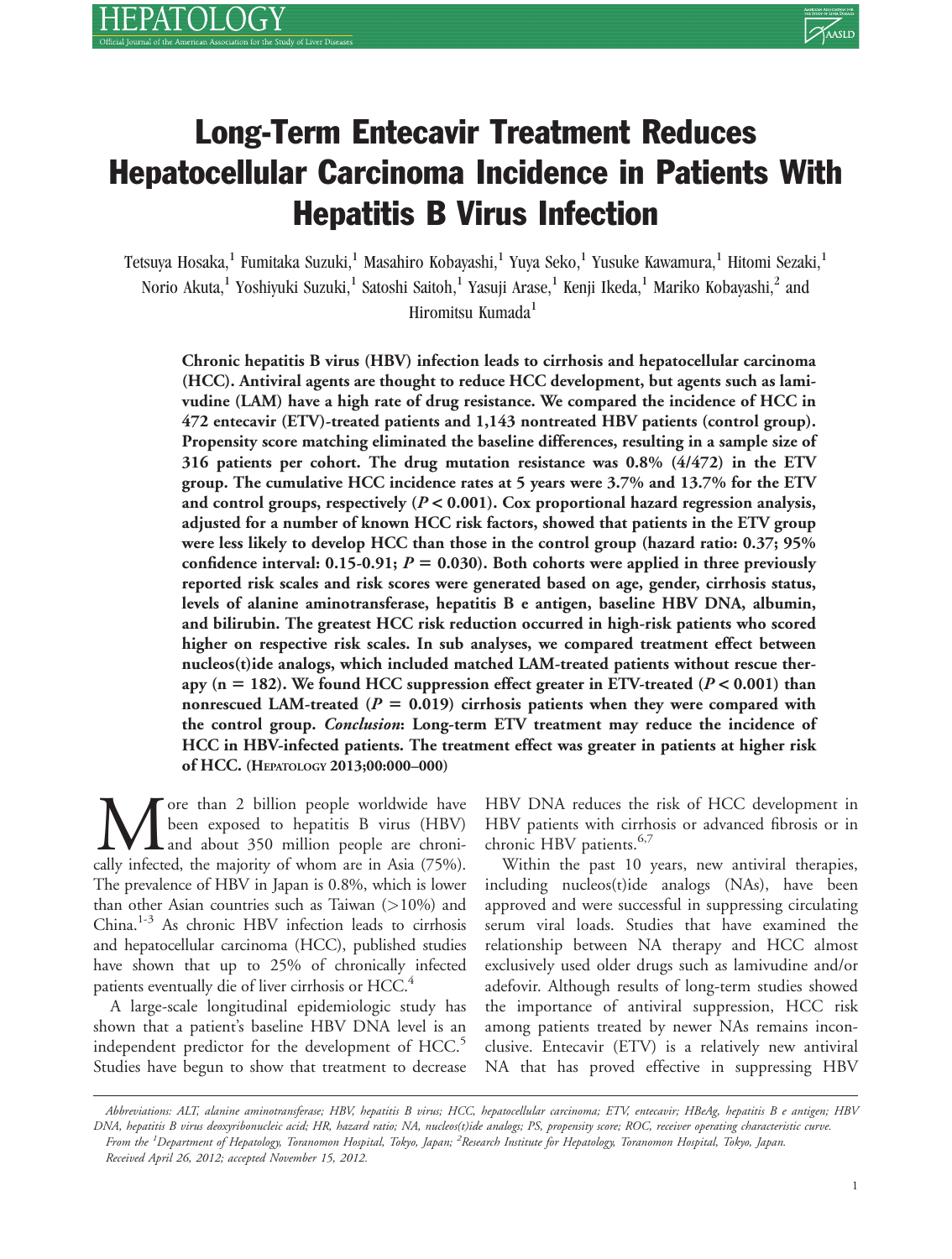

Fig. 1. Entecavir-treated and nontreated cohorts. ETV, entecavir; HBV, hepatitis B virus; IFN, interferon; NA, nucleos(t)ide; HCV-Ab, anti-hepatitis C virus antibody.

DNA replications with minimal drug resistance.<sup>8,9</sup> In this study we examined whether long-term ETV treatment would reduce HCC risk in HBV-infected patients when compared with NA-naïve patients.

## Patients and Methods

Patients and Design. From 2004 to 2010, we consecutively recruited 510 patients treated with 0.5 mg ETV (ETV group); the ETV group was compared with a retrospective cohort of 2,332 NA-naïve, HBVinfected patients (control group).

These patients were chronically monoinfected with HBV and were confirmed as hepatitis B s antigen (HBsAg)-positive for at least 6 months. As a general rule,

ETV was initiated in a patient who had both abnormal alanine aminotransferase (ALT) levels (defined as ALT  $\geq$ 45) and elevated HBV DNA levels of  $\geq$ 4 log copies/ mL. A patient with advanced fibrosis would be treated with ETV if the ALT level was normal; however, a patient without fibrosis or with a normal HBV DNA/ ALT level would not be treated with ETV. Among the treated patients, 38 were excluded from the ETV group either because their follow-up period was less than 1 year  $(n = 28)$  or because the clinical data or serum samples were incomplete ( $n = 10$ ). The remaining 472 ETVtreated patients were included in the analysis (Fig. 1). No patient in the ETV group received other NAs before ETV treatment.

Address reprint requests to: Tetsuya Hosaka, M.D., Department of Hepatology, Toranomon Hospital, 2-2-2 Toranomon, Minato-ku, Tokyo 105-8470, Japan. E-mail: hosa-p@toranomon.gr.jp; fax:  $+81-44-877-5333$ .

Copyright © 2013 by the American Association for the Study of Liver Diseases. View this article online at wileyonlinelibrary.com. DOI 10.1002/hep.26180

Potential conflict of interest: Hiromitsu Kumada has received speaker's honoraria from Bristol Myers Squibb. None of the other authors have a conflict of interest to disclose.

Additional Supporting Information may be found in the online version of this article.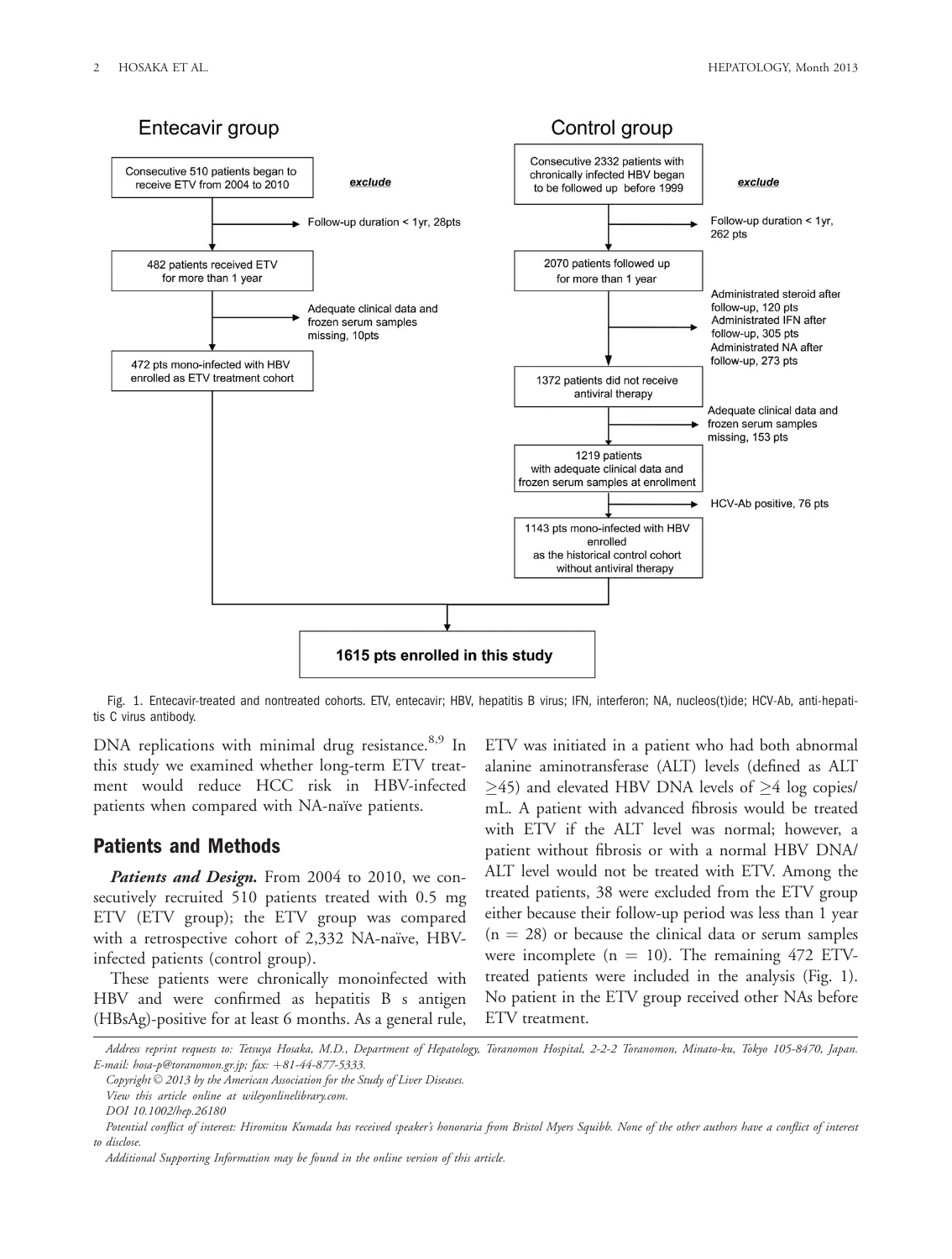The control group patients were recruited from 1973 to 1999. These patients were NA-naïve at baseline, as no NA therapy had yet been approved. Patients were excluded from the control group if (1) their follow-up duration was less than 1 year ( $n = 262$ ); (2) corticosteroid withdrawal therapy  $(n = 120)$ , IFN treatment ( $n = 305$ ) or NA treatment ( $n = 273$ ) was initiated during follow-up; (3) clinical data or serum samples were incomplete ( $n = 153$ ); or (4) patients were found to be positive for anti-hepatitis C virus antibodies (HCV-Ab) ( $n = 76$ ). The remaining 1,143 patients served as the control population (Fig. 1).

We also made subanalyses to examine the difference of HCC suppression effect between NAs. To make this comparison, we recruited a cohort of 949 consecutive patients from our hospital who were treated with lamivudine (LAM) (September 1995 to September 2007). LAM-treated patients who met the same inclusion criteria as the ETV group, who had no rescue therapy (LAM group,  $n = 492$ ), were used in the comparison.

We received informed consent from each patient at their entry into the study. Informed consent for the clinical data collection and storage of serum samples were obtained from each patient in the historical control group. The study protocol was in accordance with the ethical guidelines of the Declaration of Helsinki and approved by the Toranomon Hospital Ethics Committee.

Clinical Data Collection and Follow-up. All ETVtreated and untreated patients were followed at 1- to 3 month intervals, during which biochemical and HBV virological markers, blood counts, tumor markers (e.g., alpha-fetoprotein and des- $\gamma$ -carboxylprothrombin), and cirrhosis and HCC status were monitored. Viral response in the ETV group was defined as a reduction in HBV DNA levels to below 400 copies/mL. Cirrhosis was determined by laparoscopy, liver biopsy, imaging modalities, or portal hypertension. HCC was diagnosed predominantly via imaging, including dynamic computed tomography, magnetic resonance imaging, and/or digital subtraction angiography. When the hepatic nodule did not show typical imaging features, diagnosis was confirmed by fine-needle aspiration biopsy followed by histological examination. Patients were followed until any confirmed HCC diagnosis 1 year after the start of observation (primary outcome) or until the last visit before December 2011. All patients also underwent ultrasonography or helical dynamic computed tomography every 3 to 6 months (cirrhosis patients) or every 6 to 12 months (noncirrhosis patients).

HBV Infection Markers. HBV DNA levels were quantified using the COBAS Amplicor HBV Monitor Test (Roche Diagnostics, Tokyo, Japan), which has a dynamic range of 2.6 to 7.6 log copies/mL, or COBAS TaqMan HBV Test v2.0 (Roche Diagnostics) which has a dynamic range of over 2.1 to 9.0 log copies/mL. HBV DNA of the control group was measured from their stored frozen serum (-80°C) using COBAS TaqMan HBV v.2.0 once at the start of observation. Previous measurements were taken using the old DNA polymerase assay in the control group and thus were not used for comparisons. For the ETV group, drug-resistant mutations were determined from a nested polymerase chain reaction, using a primer specific at the polymerase region in patients who had an HBV DNA relapse of  $\geq$ 1 log copies from nadir. Hepatitis B e antigen; (HBeAg) was determined by enzyme-linked immunosorbent assay with a commercial kit (HBeAg EIA; Institute of Immunology, Tokyo, Japan). A commercial kit (HBV Genotype EIA; Institute of Immunology) was used to serologically determine HBV genotypes using the combination of epitopes expressed on the pre-S2 region product, which is specific for each of the eight major genotypes (A to H).

HCC Incidence by Risk Scores. To examine HCC incidence by risk scores, we applied published HCC risk scales, which are based on the natural course of HCC among HBV-positive patients, to our cohorts. We first searched Medline/PubMed using "hepatitis B," "cancer," and ''risk score'' as keywords and found four publications in English that used risk-score estimations.<sup>10-13</sup> One article was rejected because we were unable to compute the risk scores with our variables, and therefore we used only the scales indicated by the remaining three publications to generate the risk scores.13 The risk scales were based on parameters such as age, gender, cirrhosis, levels of ALT, HBeAg, baseline HBV DNA, albumin, and bilirubin. The original risk score formula and the risk score distributions for our two cohorts derived from these formulas are shown in Supporting Table 1. The risk score cutoff points were determined from the following original articles. In Yang et al.'s article,<sup>10</sup> the risk score was derived from 17-point categories. When we applied the scores to our control group, we found that the 12-point scale was at best in detecting a difference in HCC incidence. With that, we examined the HCC suppression treatment effect by dividing the patients into equal halves with 12 points as the cutoff. Yuen et al. $^{11}$  divided their cohort in half and found risk scores of 82 as the optimal cutoff point. We also applied the same cutoff point to our cohorts. Wong et al.<sup>12</sup> used their risk scores to categorize their cohort into low-risk, medium-risk, and highrisk groups with respective cutoff points at  $\langle 4, 4-19, 4-19 \rangle$  $\geq$ 20. We also applied the same cutoff points to our cohorts to examine the treatment effect. Cumulative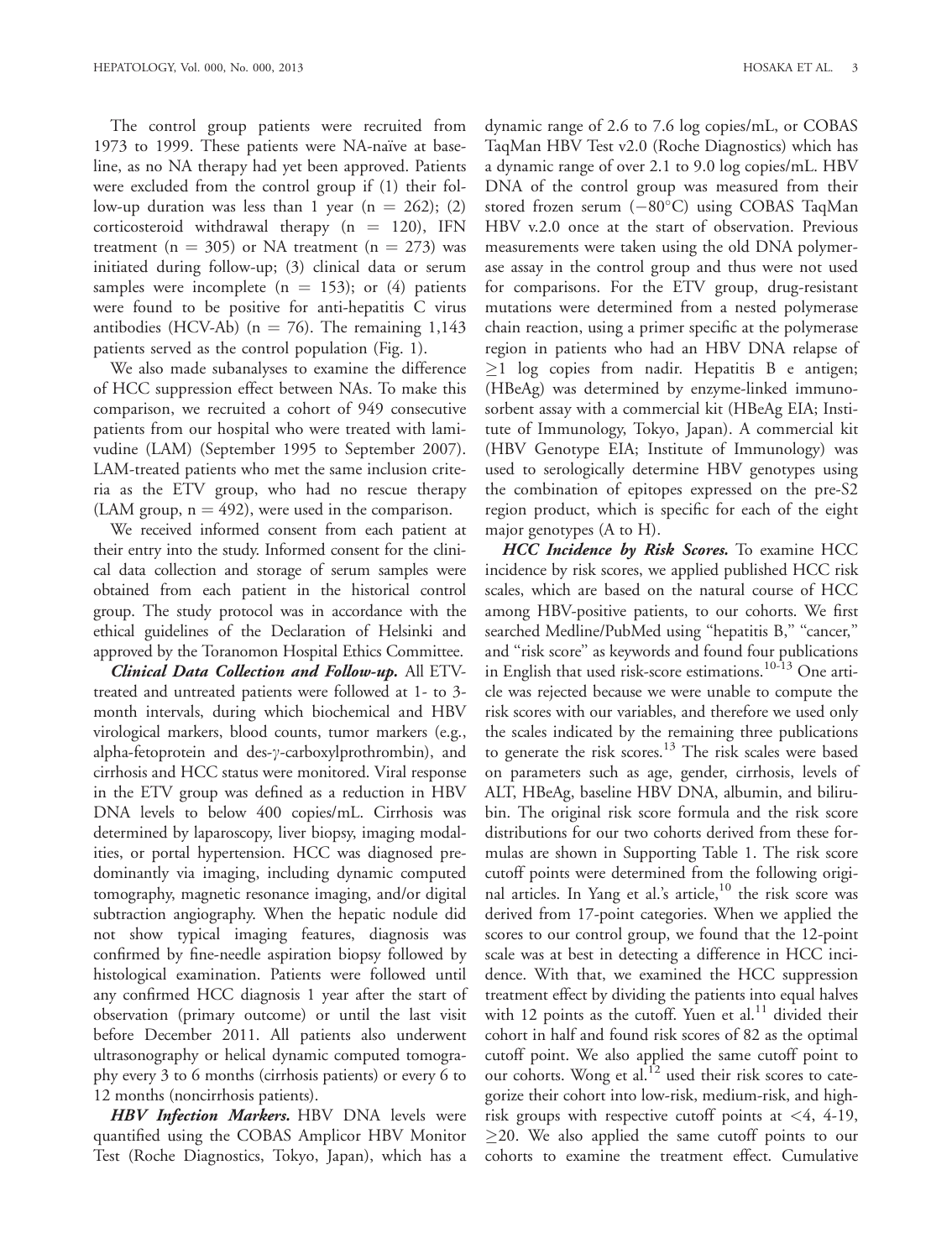HCC incidence rates were compared by these risk scores between the ETV and control groups.

Statistical Analysis. Categorical data were compared using chi-square or Fisher's exact tests. Continuous variables with normal distributions were compared using Student's  $t$  test, and those without normal distributions were compared using the Mann-Whitney U test. Cumulative HCC incidence rates were analyzed using the Kaplan-Meier method; patients followed beyond 5 years were censored to better compare the two cohorts because the ETV group had a shorter follow-up period when compared with the historical control group. We compared the cumulative incidence of HCC using the log-rank test, and Cox proportional hazard regression analysis, which was used to assess the variables that were significantly associated with the development of HCC. Deaths before HCC development were censored. Significance was defined as  $P < 0.05$ for all two-tailed tests.

We used the propensity score (PS) matching method to reduce significant differences in demographics between the ETV and control groups.<sup>14,15</sup> Using multiple logistic regression analysis, a PS was estimated for all patients treated with ETV.<sup>14</sup> Variables used in the model included age, sex, presence of cirrhosis, HBeAg, HBV DNA< aspartate aminotransferase (AST), ALT,  $\gamma$ -glutamyl transpeptidase; ( $\gamma$ -GTP), bilirubin, albumin, and platelet counts. We performed caliper matching on the PS (nearest available matching). Pairs (ETV and the control group) on the PS logit were matched to within a range of  $0.2$  standard deviation  $(SD)$ .<sup>16,17</sup> The PS logit distributions for each cohort showing the overlaps and SD ranges are shown in Supporting Fig. 1. The balance of covariates was measured by their standardized differences. A difference >10% of the absolute value was considered significantly imbalanced.<sup>17</sup> The cohorts were divided into five PS quintiles (Supporting Table 2). We also made subanalyses to examine the difference of HCC suppression effect between NAs by comparing the HCC incidence between propensity score matched ETV- and lamivudine (LAM)-treated patients without a rescue therapy. The LAM-treated patients were derived from consecutive sampling at our institution and were PS matched with ETV group according to the same method described above. Interaction of the subgroups by preexisting cirrhosis or risk scores and ETV treatment were evaluated.  $P < 0.10$  was considered statistically significant. Data analysis was performed using IBM SPSS v. 19.0 software (Armonk, NY) and R software v. 2.13 (R Foundation for Statistical Computing, Vienna, Austria; www.r-project.org).

### Results

**Patient Characteristics.** The patient characteristics at the baseline, before PS matching are shown in Table 1. The ETV group was followed for an average of 3.2 years (1,561 person-years), whereas the control group was followed for an average of 9.5 years (12,381 person-years). Before matching, patients in the ETV group and the control group differed significantly in age, gender, genotype, baseline HBV DNA level, and other clinical data. In the ETV group, 421 patients (89%) had HBV DNA (<400 copies/mL) at year 1. Not all patients in the control group were tested for HBV DNA level during follow-up. The drug mutation resistance was 0.8% (4/472). The four patients who had drug mutation did not develop HCC. During follow-up, 12 patients (2.54%) in the ETV group and 144 patients (12.60%) in the control group developed HCC. The incidence rates of HCC for the ETV and the control groups were 76/10,000 patient-years and 116/10,000 patient-years, respectively. During this period, 21 patients in the control group developed liver cirrhosis while no patient developed liver cirrhosis in the ETV group. During the same observation period, there were four deaths in the ETV group and 10 deaths in the control group. We took competing risk into account<sup>18,19</sup> and compared incidence of non-HCC deaths between the cohorts and the results were not different. However, because there were only four patients in the non-HCC deaths in the ETV group (two patients in the PS matched cohort) and 10 patients in the control group (six patients in the PS matched cohort), we considered that it was not meaningful to apply competing risk analysis in our cohorts.

Factors Associated with HCC and Effect of ETV Treatment on HCC Development. To allow a common ground for comparison between the two cohorts, we used PS matching with selected key characteristics and compared the two groups within the same time period of 5 years. The PS matching process resulted in a matched sample size that consisted of 316 patients in each group (Table 1). The PS matching reduced the significant variability of the two cohorts. While five  $(42%)$  of the 12 covariates varied by  $>10%$  before matching, all covariates differed by  $\langle 10\%$  of the absolute value after matching (Supporting Fig. 2). In the PS score matched cohort, 10 out of the 231 noncirrhosis patients progressed to liver cirrhosis within the 5 years of observation. The cumulative incidence rates of HCC in the matched ETV groups were 0.7% at year 2, 1.2% at year 3, 2.5% at year 4, and 3.7% at year 5. The cumulative incidence rates of HCC in the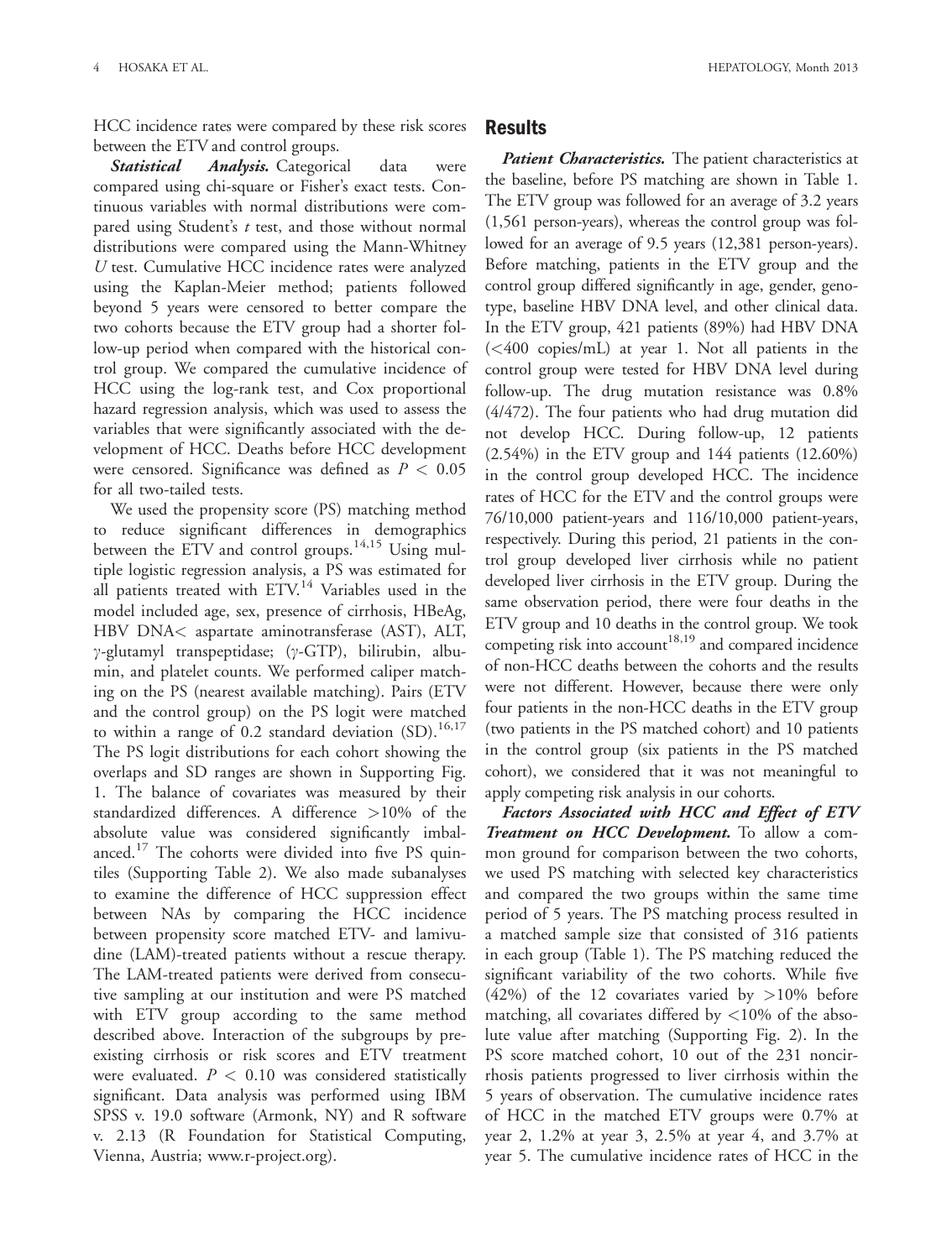|                                                             | <b>Entire Cohort</b>                 |                                 |                           |                          | <b>Propensity Score Matched Cohort</b> |                               |                          |
|-------------------------------------------------------------|--------------------------------------|---------------------------------|---------------------------|--------------------------|----------------------------------------|-------------------------------|--------------------------|
| <b>Characteristics</b>                                      | <b>All Patients</b><br>$(n = 1,615)$ | <b>Entecavir</b><br>$(n = 472)$ | Control<br>$(n = 1, 143)$ | P                        | <b>Entecavir</b><br>$(n = 316)$        | <b>Control</b><br>$(n = 316)$ | P                        |
| Age $(y)$ <sup>+</sup>                                      | 42 (13.5)                            | 47 (12.4)                       | 39 (13.1)                 | < 0.001                  | 46 (12.1)                              | 46 (13.5)                     | 0.907                    |
| Gender (male:female)                                        | 1,035:580                            | 315:157                         | 720: 423                  | 0.171                    | 210:106                                | 210:106                       | 1.000                    |
| Alcohol consumption (>200kg)                                | 355 (22)                             | 97 (20.5)                       | 288 (25.1)                | 0.013                    | 62(20)                                 | 105(33)                       | < 0.001                  |
| Cigarette smoking                                           | 443 (27)                             | 157 (33.2)                      | 286 (25.0)                | 0.005                    | 110 (35)                               | 110(35)                       | 1.000                    |
| Preexisting cirrhosis                                       | 311 (19)                             | 116 (25)                        | 195 (17)                  | 0.001                    | 79 (25)                                | 85 (29)                       | 0.324                    |
| HBV genotype                                                |                                      |                                 |                           | < 0.001                  | $\overline{\phantom{0}}$               | $\overline{\phantom{0}}$      | 0.843                    |
| Α                                                           | 53(3.3)                              | 12(2.5)                         | 41(3.6)                   | $\qquad \qquad -$        | 8(2.5)                                 | 9(2.8)                        | $\overline{\phantom{0}}$ |
| B                                                           | 254 (15.7)                           | 66 (14.0)                       | 188 (16.4)                | $\overline{\phantom{0}}$ | 49 (15.5)                              | 50 (15.8)                     | $\qquad \qquad -$        |
| С                                                           | 1,135 (70.3)                         | 344 (72.9)                      | 791 (69.2)                | $\overline{\phantom{m}}$ | 225 (71.2)                             | 226 (71.5)                    |                          |
| D                                                           | 1(0.06)                              | 0                               | 1(0.09)                   | $\equiv$                 | 0                                      | 0                             | $\overline{\phantom{0}}$ |
|                                                             | 1(0.06)                              | $\Omega$                        | 1(0.09)                   | $\overline{\phantom{0}}$ | 0                                      | 0                             |                          |
| Н                                                           | 2(0.1)                               | 2(0.4)                          | $\Omega$                  | $\overline{\phantom{m}}$ | 0                                      | $\mathbf 0$                   | $\overline{\phantom{0}}$ |
| Unclassified / missing                                      | 169 (10.4)                           | 48 (10.2)                       | 121(10.5)                 | $\overline{\phantom{0}}$ | 34 (10.7)                              | 31 (9.8)                      | $\overline{\phantom{0}}$ |
| Baseline HBeAg positive                                     | 617 (38)                             | 219 (46)                        | 398 (35)                  | < 0.001                  | 135 (43)                               | 133 (42)                      | 0.936                    |
| Baseline HBV DNA (log copies/mL)                            | $6.0(4.3-7.7)$                       | $6.7(5.3-8.0)$                  | $5.8(4.0-7.5)$            | < 0.001                  | $6.3(5.2-7.9)$                         | $6.6(4.5-7.8)$                | 0.795                    |
| Baseline AST level (IU/L)                                   | $35(22-63)$                          | 53 (35-95)                      | 28 (20-50)                | < 0.001                  | 45 (32-70)                             | 49 (27-98)                    | 0.956                    |
| Baseline AST level (x ULN)                                  | $1.1(0.7-1.9)$                       | $1.6(1.1-2.9)$                  | $0.8(0.6-1.5)$            | < 0.001                  | $1.4(1.0-2.1)$                         | $1.5(0.8-3.0)$                | 0.989                    |
| Baseline ALT level (IU/L)                                   | 42 (22-88)                           | 70 (42-163)                     | 33 (20-68)                | < 0.001                  | 61 (39-109)                            | 60 (28-144)                   | 0.110                    |
| Baseline ALT level (x ULN)                                  | $1.1(0.7-2.4)$                       | $1.9(1.2-4.3)$                  | $0.9(0.6-1.8)$            | < 0.001                  | $1.7(1.0-3.3)$                         | $1.6(0.8-3.7)$                | 0.086                    |
| Baseline GGTP level (IU/L)                                  | 28 (16-59)                           | 39 (24-72)                      | 24 (14-52)                | < 0.001                  | 34 (23-64)                             | 34 (18-68)                    | 0.088                    |
| Baseline total bilirubin level (mg/dL)                      | $0.7(0.5-0.9)$                       | $0.7(0.5-1.0)$                  | $0.6(0.5-0.9)$            | < 0.001                  | $0.7(0.5-1.0)$                         | $0.7(0.5-0.9)$                | 0.210                    |
| Baseline serum albumin level (g/L)                          | $4.2(3.9-4.5)$                       | $3.9(3.6-4.1)$                  | $4.4(4.1-4.6)$            | < 0.001                  | $3.9(3.7-4.2)$                         | $4.0(3.8-4.3)$                | 0.084                    |
| †Platelet count $(10^5/\text{mm}^3)$ (SD)                   | 19.1(6.3)                            | 16.9(5.6)                       | 20.0(6.4)                 | < 0.001                  | 17.5(5.2)                              | 17.2(6.0)                     | 0.349                    |
| Follow-up duration (yrs)                                    | $5.4(3.1-13.2)$                      | $3.2(2.1-4.3)$                  | $9.5(4.4-16.1)$           | < 0.001                  | $3.3(2.3-4.3)$                         | $7.6(3.4-13.7)$               | < 0.001                  |
| Person-years of follow-up                                   | 13,986                               | 1561                            | 12381                     | $\qquad \qquad -$        | 1064                                   | 2978                          |                          |
| No. of HCC cases                                            | 156                                  | 12                              | 144                       | $\overline{\phantom{m}}$ | 6                                      | 72                            | $\overline{\phantom{0}}$ |
| Incidence rates per 1000 person-years                       | 11.15                                | 7.69                            | 11.63                     |                          | 5.63                                   | 24.1                          |                          |
| Progression of cirrhosis within 5 year                      | 21(1.3)                              | $\mathbf 0$                     | 21(1.8)                   | 0.001                    | 0                                      | 10(3.2)                       | 0.001                    |
| HBV DNA <400 copies/mL at 1 yearr                           | $\equiv$                             | 421 (89)                        | <b>NA</b>                 |                          | 288 (90)                               | <b>NA</b>                     |                          |
| Emergence of drug-resistant<br>mutants during ETV treatment |                                      | 4(0.8)                          | <b>NA</b>                 |                          | 2(0.6)                                 | <b>NA</b>                     |                          |

HBeAg, hepatitis B e antigen; HBV, hepatitis B virus; AST, aspartate aminotransferase; GGTP, gamma glutamyltransferase (ULN=33 IU/L); ALT, alanine aminotransferase (ULN=42 IU/L for men and 27 IU/L for women); HCC, hepatocellular carcinoma; ETV, entecavir.

 $*P < 0.05$ .

 $*P < 0.001$ , comparison of entecavir-treated group and control group.

†Data displayed as mean 6 standard deviation. ‡All other values are expressed as median (25th to 75th percentile) or number (percentage of total, %).

matched control group were 4.0% at year 2, 7.2% at year 3, 10.0% at year 4, and 13.7% at year 5. Logrank test revealed a statistically significant difference between the incidence of HCC in the ETV group and the control group over time ( $P < 0.001$ ) (Fig. 2). We then used Cox proportional regression analysis to estimate the effects of ETV treatment on HCC risk. Factors that were associated with HCC at year 5 in the propensity score matched cohort were age, gender, alcohol consumption  $(>200 \text{ kg})$ , the presence of cirrhosis, HBeAg positivity, baseline viral load, ALT,  $\gamma$ -GTP, total bilirubin, serum albumin, and platelet counts (Table 2). For ETV treatment effect, we estimated the hazard ratio of HCC development, adjusting for multiple baseline variables (age, gender, alcohol consumption, smoking, preexisting cirrhosis, HBeAg, HBV DNA, ALT, albumin,  $\gamma$ -GTP, total bilirubin, and platelet count) in the propensity matched cohort. Pro-

gression of cirrhosis within 5 years was used as a timedependent covariate in the proportional hazard regression but it did not show a statistically significant hazard to HCC development.

Subanalyses Showing HCC Suppression Effect Between ETV and LAM. PS matching of the LAMtreated patients without rescue therapy ( $n = 492$ ) with ETV-treated patients resulted in a matched cohort of 182 patients (Supporting Table 3). The rate of nonrescued LAM-treated group having undetectable HBV DNA at 1 year after treatment was lower when compared with the ETV-treated group. The LAM-treated group also had a higher drug-resistant mutation rate. Comparisons of HCC incidence among the ETVtreated group, nonrescued LAM-treated group, and control showed that the HCC suppression effect was greater in ETV-treated ( $P < 0.001$ ) than nonrescued LAM-treated ( $P = 0.019$ ) when compared with the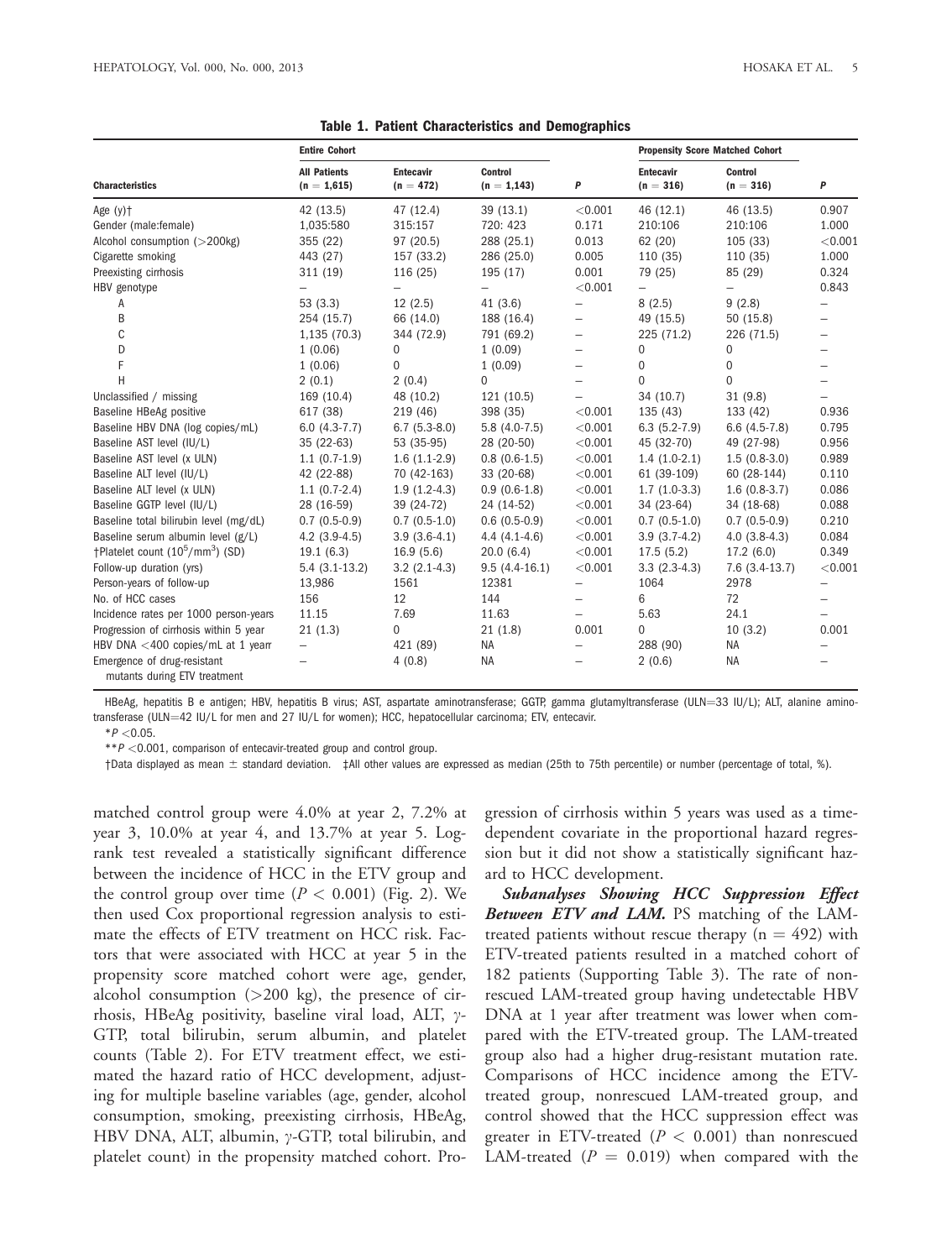

Fig. 2. Comparison of HCC cumulative incidence rates between the entecavir-treated group and the nontreated control group after propensity score matching. The log-rank test revealed a statistically significant difference between the ETV and the control group in the incidence of HCC at 5 years time (log-rank test:  $P < 0.001$ ).

control group (Fig. 3). The difference of effect between ETV and LAM was also significant ( $P = 0.043$ ). The treatment effect was seen in cirrhosis patients but not in noncirrhosis patients. The result showed ETV's superiority to LAM in suppressing HCC.

Effect of ETV on the Reduction of HCC Development by Preexisting Cirrhosis and Risk Scores. To further examine the ETV treatment effect, we compared the ETV and the control groups by preexisting cirrhosis and published risk scores. Viral response rates

(HBV DNA  $<$  400 copies/mL) of 1-year post-ETV treatment was 87% in the noncirrhosis patients and 91% in the cirrhosis patients (LC). ALT normalization was 94% and 90% in the chronic hepatitis and cirrhosis patients, respectively. The treatment effect was not inferior by cirrhosis status. Among those who developed HCC, 97 out of 144 patients in the control group and 9 out of 12 patients in the ETV group had cirrhosis. Interactions between preexisting cirrhosis and ETV treatment were not observed  $(P = 0.177)$ .

Cumulative HCC incidence rates by risk scores are compared between the two cohorts in Fig. 4A-G. Figure 4A,B shows the risk scores developed by Yang et al.<sup>10</sup> Figure 4C,D shows the risk scores developed by Yuen et al.<sup>11</sup> Figure 4E-G shows the risk scores developed by Wong et al.<sup>12</sup> All three risk score scales showed that ETV significantly reduced HCC incidence in patients with a higher risk (risk score  $\geq$ 12,  $P = 0.006$ ; risk score  $>82$ ,  $P = 0.002$ ; medium risk,  $P = 0.062$ ; high risk, P < 0.001). Interactions between risk scores and ETV treatment were not observed (Yang et al.:  $P = 0.713$ , Yuen et al.:  $P = 0.267$ , Wong et al.:  $P = 0.265$ ).

#### **Discussion**

Our study suggests that long-term ETV therapy would significantly suppress the development of HCC in HBV-infected patients when compared with HBVinfected patients in the control group. The treatment effect was more prominent among patients at high risk of HCC than those at low risk.

Table 2. Factors Associated with HCC Development as Determined by Cox Proportional Hazard Regression Analysis at 5-Year (Propensity Score Matched Cohort)

| Variable                                      | Univariate HR (95% CI) | P       | <b>Multivariate</b><br>Adjusted HR (95% CI) | P       |
|-----------------------------------------------|------------------------|---------|---------------------------------------------|---------|
| Age (per year)                                | $1.05(1.02-1.07)$      | < 0.001 | $1.06(1.03-1.09)$                           | < 0.001 |
| Gender (M)                                    | 2.81 (1.25-6.32)       | 0.012   |                                             |         |
| Alcohol consumption $(>200$ kg)               | 2.71 (1.49-4.92)       | 0.001   | $2.21(1.18-4.16)$                           | 0.013   |
| Cigarette smoking                             | 1.53 (0.84-2.80)       | 0.164   |                                             |         |
| Preexisting cirrhosis                         | 12.0 (5.57-25.9)       | < 0.001 | 4.28 (1.88-9.73)                            | 0.001   |
| HBV genotype (C)                              | 2.73 (0.98-7.65)       | 0.056   |                                             |         |
| HBeAg (positive)                              | $2.64(1.41-4.94)$      | 0.002   | 2.26 (1.18-4.34)                            | 0.014   |
| HBV DNA $(>5.0$ log copies/mL)                | $4.66(1.44-15.1)$      | 0.010   |                                             |         |
| ALT ( $>45$ IU/L)                             | 2.29 (1.10-4.77)       | 0.027   |                                             |         |
| GGTP ( $>50$ IU/L)                            | 3.79 (2.02-7.09)       | < 0.001 |                                             |         |
| Total bilirubin ( $>1.5$ mg/dL)               | $5.51(2.87-10.6)$      | < 0.001 |                                             |         |
| Serum albumin $(<3.8 \text{ g/L})$            | 4.44 (2.42-8.14)       | < 0.001 |                                             |         |
| Platelet count $(<1.5\times10^5/\text{mm}^3)$ | 14.8 (5.84-37.7)       | < 0.001 | $5.64(2.13-15.0)$                           | 0.001   |
| *Progression of cirrhosis within 5 years      | $1.80(0.25-13.2)$      | 0.562   |                                             |         |
| ETV treatment                                 | $0.23(0.09-0.55)$      | 0.001   | $0.37(0.15-0.91)$                           | 0.030   |

Asterisks (\*) indicate time-dependent covariates.

†Adjusted for age, gender, alcohol, cigarette, cirrhosis, genotype, HBeAg, HBV DNA, ALT, albumin, GGTP, total bilirubin, and platelet counts

Abbreviations: ETV, entecavir; HR, hazard ratio; CI, confidence interval; HBV, hepatitis B virus; HBeAg, hepatitis B e antigen; ALT, alanine aminotransferase; GGTP, gamma glutamyltransferase.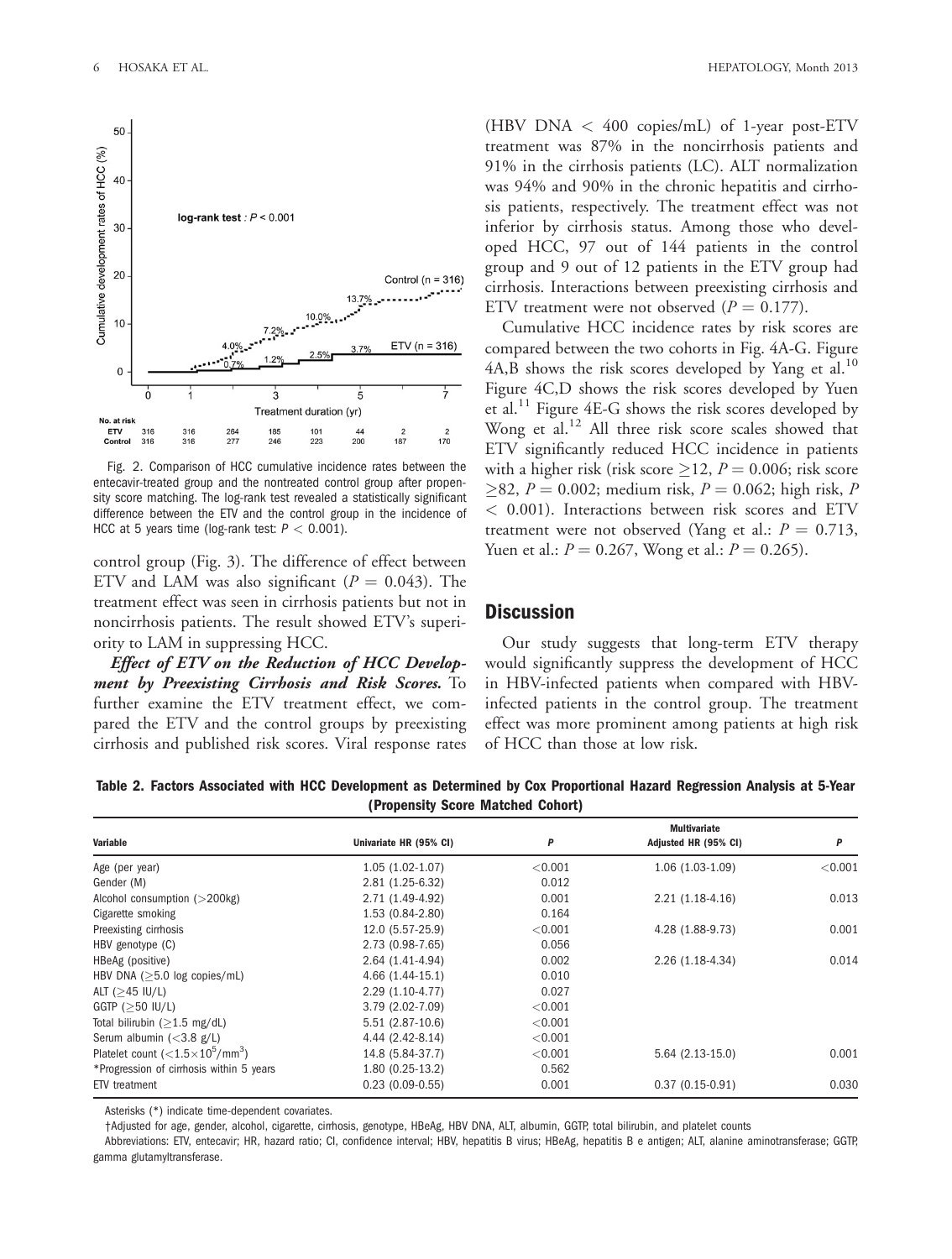

Fig. 3. Comparison of HCC cumulative incidence rates between the entecavir (ETV)-treated group, lamivudine (LAM)-treated, and the nontreated control group after PS matching stratified by cirrhosis. The logrank test revealed a statistically significant difference in the incidence of HCC at 5 years time in cirrhosis patients: ETV versus control group  $(P < 0.001)$ ; LAM versus control  $(P = 0.019)$ ; ETV versus LAM  $(P = 0.019)$ 0.043). The differences were not seen in the noncirrhosis patients: ETV versus control ( $P = 0.440$ ); LAM versus control ( $P = 0.879$ ); ETV versus LAM ( $P = 0.126$ ).

HBV has been previously shown to influence HCC development. Ikeda et al.<sup>20</sup> reported that the cumulative HCC incidence rates among Japanese HBV patients were 2.1% at 5 years, 4.9% at 10 years, and 18.8% at 15 years among NA-naïve patients. Other studies, both from Japan and other countries, have reported a 5-year cumulative HCC incidence rate of 3.3% among chronic HBV, and 21.2% to 59% among cirrhosis patients.<sup>21,22</sup> The incidence of HCC varies significantly by country and ethnic group, $4$  which seems to be attributable to diverse exposure to HCC risk factors.

Carcinogenicity related to HBV infection is somewhat complex and multifactorial when compared with carcinogenicity related to HCV infection. Known HCC risk factors among HBV-infected patients include older age, male gender, cirrhotic status, diabetes mellitus, family history, alcohol consumption, AST, HBsAg, HBeAg, and genotype  $C^{20,23,25}$  Chen et al.<sup>5</sup> found a dose-response relationship between pretreatment serum HBV DNA levels and the development of HCC. Baseline ALT is another risk factor for HCC, as elevated ALT levels indicate an active immune response against HBV, resulting in repetitive hepatocyte injury.<sup>5</sup> Our study corroborates these findings on these factors influence on HCC development.

The potential ability of ETV to reduce the risk of HCC is an additional example of a long-term NA treatment effect. Some studies have shown that ETV has low incidence of HCC but these studies did not have a control arm.<sup>9</sup> A meta-analysis and a systematic review showed that NAs can reduce liver complications, including HCC.<sup>26,27</sup> Other studies have begun to show that control of sustained viral loads through drugs such as NAs is important in preventing long-term complications. Chen et al.<sup>28</sup> showed that greater decreases in serum HBV DNA levels  $(<10<sup>4</sup>$  copies/mL) during follow-up were associated with a lower risk of HCC.

Our comparison among the PS-matched ETVtreated group, nonrescued LAM-treated patients, and the control showed that ETV is superior to LAM in HCC suppression. Kurokawa et al.<sup>29</sup> showed that treatment with lamivudine for an average of 5 years reduced the incidence of HCC in HBV-infected cirrhosis patients, who showed sustained viral response at a median HBV DNA of <4.0 log copies/mL. Unfortunately, only 48% of the patients in this study achieved sustained viral response, while 51% developed lamivudineresistant tyrosine-methionine-aspartate-aspartate mutation (YMDD mutation) during follow-up.<sup>29</sup> Patients with drug resistance were reported to have a 2.6 times greater chance of developing long-term complications.<sup>26</sup> A systematic review of 21 studies showed that HCC occurred more  $(2.3\%$  versus 7.5%,  $P < 0.001$ ) in nonresponding patients or in patients with viral breakthrough compared with those who experienced remission.<sup>28</sup> On-treatment drug resistance could subject patients to a variable viral status. Suppression of HCC by NAs requires NAs that do not lead to drug resistance. Compared with other NAs, ETV shows minimal drug resistance. Our results showed that  $\sim$ 90% of the ETV-treated patients had sustained viral suppression at year 1, and that drug resistance was minimal (0.8%) during the median follow-up period of 3.2 years.

We found that the effect of ETV treatment in reducing the risk of HCC was more prominent among high-risk patients. This phenomenon was observed by examining the combination of parameters associated with the recently developed risk scores (Fig. 4). The published risk scores were developed mainly to create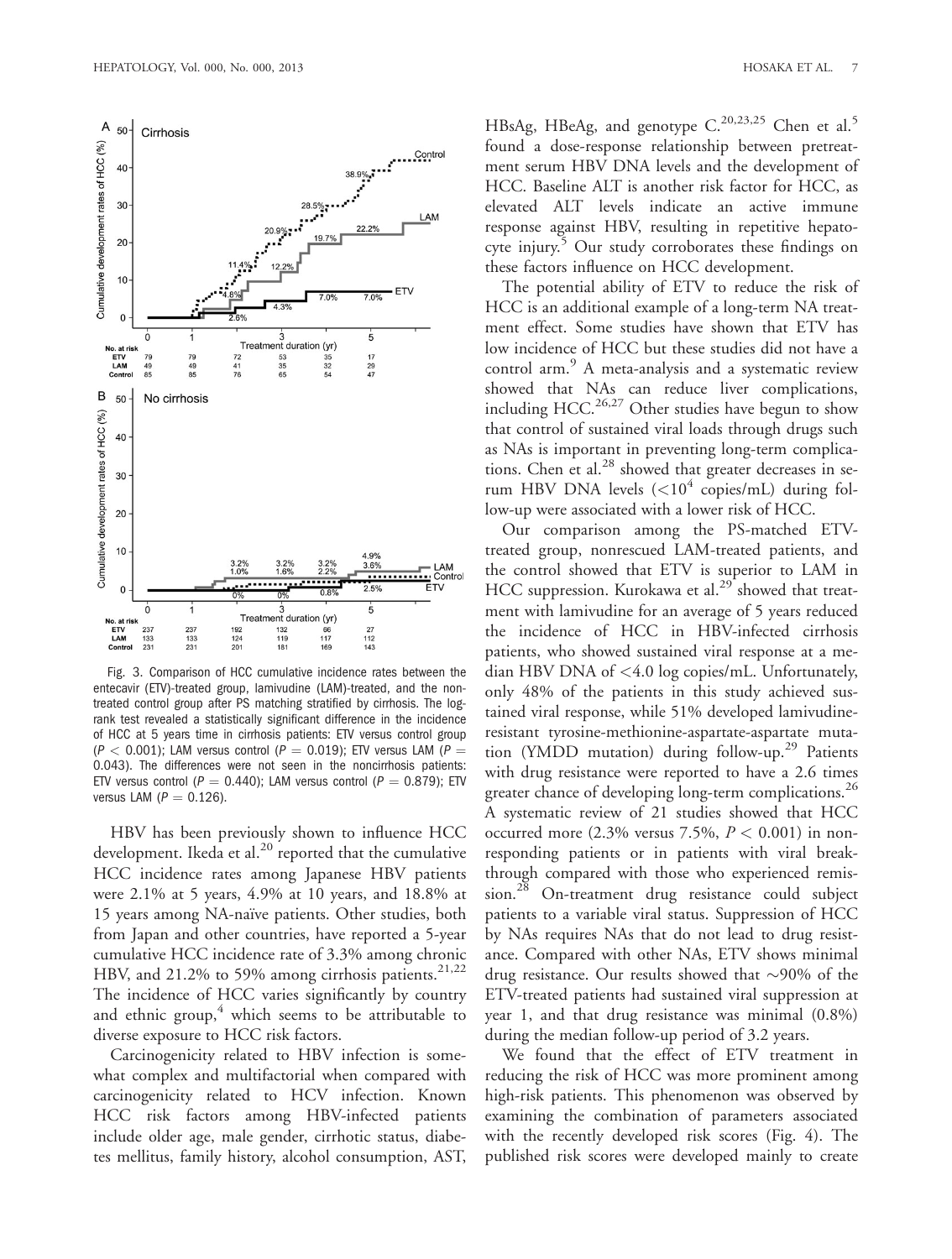

Fig. 4. Cumulative incidence of HCC by risk score scales: comparison between entecavir-treated and nontreated control patients: Risk score cutoff points were based on those presented in articles by the following: A,B (Yang et al.<sup>10</sup>): low-risk score cutoff point < 12; high-risk score cutoff point  $\geq$  12. C,D (Yuen et al.<sup>11</sup>): low-risk score cutoff point < 82; high-risk score cutoff point  $\geq$  82. E-G (Wong et al.<sup>12</sup>): low-risk score cutoff point  $<$  4; medium-risk cutoff point 4-19; high-risk score cutoff point  $\geq$  20. A statistically significant difference in HCC incidence was seen between the ETV group and the control group in the higher-risk groups when observed the incidence of HCC over time (log-rank test  $P = 0.006$ for risk score  $\geq 12$ ; P = 0.002 for risk score  $\geq 82$ ; P = 0.062 for patients with medium risk; P < 0.001 for patients at high risk for HCC).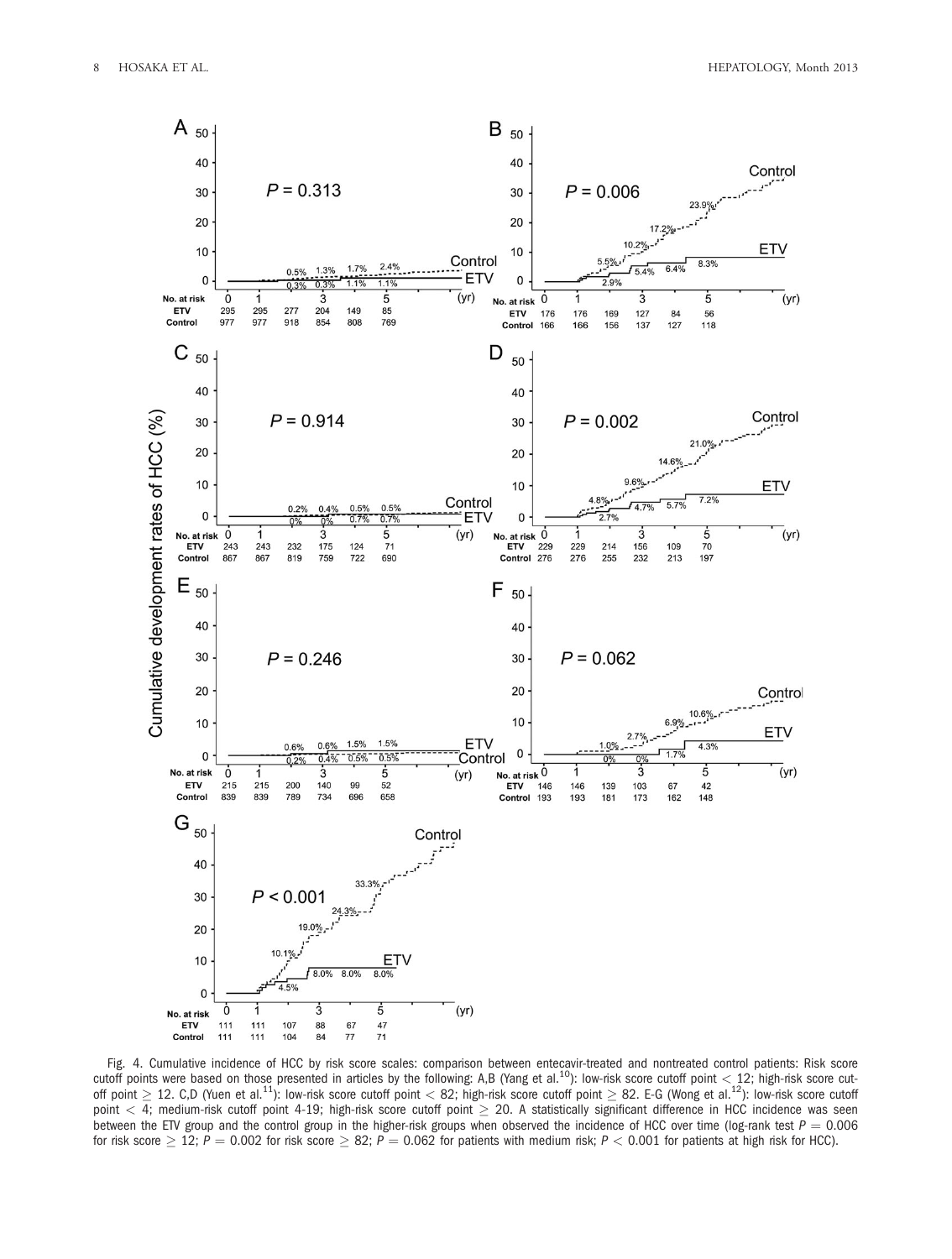easy-to-use nomograms based on clinical characteristics to predict the risk of HCC in patients with HBV. These scales have been validated, and can accurately estimate the risk of HCC up to 10 years. The cutoff scores used in these studies were based on their sensitivity to detect HCC derived and validated with nontreated HBV cohorts. The importance of our study using these risk scales in our cohorts was to see the change in risk with the initiation of therapy. We found that the ETV treatment effect to reduce the risk of HCC was more prominent among cirrhosis and highrisk patients despite the lack of interactions between ETV treatment and preexisting cirrhosis or risk factors. The lower treatment effect among lower-risk patients was somewhat not surprising. HCC development among low-risk patients is generally rare, and therefore, the treatment effect may not have occurred in large enough numbers during the treatment period allotted in our study to be able to detect a difference. In addition, HCC development differs greatly by cirrhotic status and risk factors in the control group. The treatment effect of ETV to reduce HCC is probably more likely reflected among cirrhosis or high-risk patients. A study with a longer observation period and higher patient numbers might be necessary to examine this ETV treatment effect among low-risk patients. The development of a scoring system to predict treatment effect of HBV patients with different risk levels will be useful in determining the most appropriate timing of treatment initiation in clinical settings.

Study Limitations. There were several limitations to our study. First, because our patients were recruited from one hospital, they might not have been representative of the general Japanese HBV population. Second, our control group included historically observed patients who entered the cohort long before the ETV group, resulting in treatment differences during the time gap. However, we used PS matching and a similar follow-up period between the two cohorts to minimize this bias. Third, our study was an observational study with patients having large demographic differences. Although we used a PS to match ETV-treated and control groups, our sample size did not take into account other unobserved confounding factors such as HCC family history, stage of cirrhosis, and comorbidities when determining associating factors for carcinogenesis in HBV. Finally, the observation period of the ETV group was relatively short, and patients in the ETV-treated cohort at 5 years consisted of only less than  $\sim$ 25% of the initial recruited patients. Because of this limitation, we censored patients who were followed for more than 5 years. The observed treatment

effect would require confirmation over a longer period and a more complete follow-up.

Conducting a long-term study to examine the effect of antiviral therapy with HCC as the endpoint would be time-consuming and challenging. Such a study would require a large sample size and would, therefore, be costly. In addition, the increases in choices of therapy over time would make it difficult to conduct a long-term study using a single therapy. Owing to ethical issues, it would be difficult to recruit or follow a naïve, untreated cohort over an extended period of time. Because of these challenges, most studies have examined the relationship between antiviral treatment and the risks of HCC involved older drugs, lacked a control group, or were of relatively short duration. Consequently, the association between antiviral treatment and carcinogenesis is inferential and requires additional confirmatory studies.

In conclusion, in our study we observed the effect of HCC risk among HBV-infected patients treated by ETV by comparing them with a group of NA-naïve patients. We followed these Japanese patients for a relatively long period of time and compared them with a large pool of untreated control patients. In this longterm study among Japanese patients, ETV significantly reduced the incidence of HCC among chronic HBVinfected patients, and was more prominent among patients at higher risk for HCC.

Acknowledgment: We thank Fujio Matsuo, MSc, Executive Director, Statistical/Analysis Department, Statcom Company Limited and Yasuo Ohashi, PhD, Professor, Department of Biostatistics, School of Public Health, University of Tokyo for their review and advice on statistical analyses.

#### References

- 1. Lee WM. Hepatitis B virus infection. N Engl J Med 1997;337: 1733-1745.
- 2. Lai CL, Ratziu V, Yuen MF, Paynard T. Viral hepatitis B. Lancet 2003; 362:2089-2094.
- 3. Merican I, Guan R, Amarapuka D, Alexander MJ, Chutaputti A, Chien RN, et al. Chronic hepatitis B virus infection in Asian countries. J Gastroenterol Hepatol 2000;15:1356-1361.
- 4. Chen CJ, Yu MW, Liaw YF. Epidemiological characteristics and risk factors of hepatocellular carcinoma. J Gastoenterol Hepatol 1997;12: S294-S298.
- 5. Chen CJ, Yang HI, Jun S, Jen CL, You SL, Lu SN, et al. Risk of hepatocellular carcinoma across a biological gradient of serum hepatitis B virus DNA level. JAMA 2006;295:65-73.
- 6. Liaw YF, Sung JJY, Chow WC, Farrell G, Lee CZ, Yuen H, et al. Lamivudine for patients with chronic hepatitis B and advanced liver disease. N Engl J Med 2004;351:1521-1531.
- 7. Matsumoto A, Tanaka E, Rokuhara A, Kiyosawa K, Kumada H, Omata M, et al. Efficacy of lamivudine for preventing hepatocellular carcinoma in chronic hepatitis B: a multicenter retrospective study of 2795 patients. Hepatol Res 2005;32:173-184.